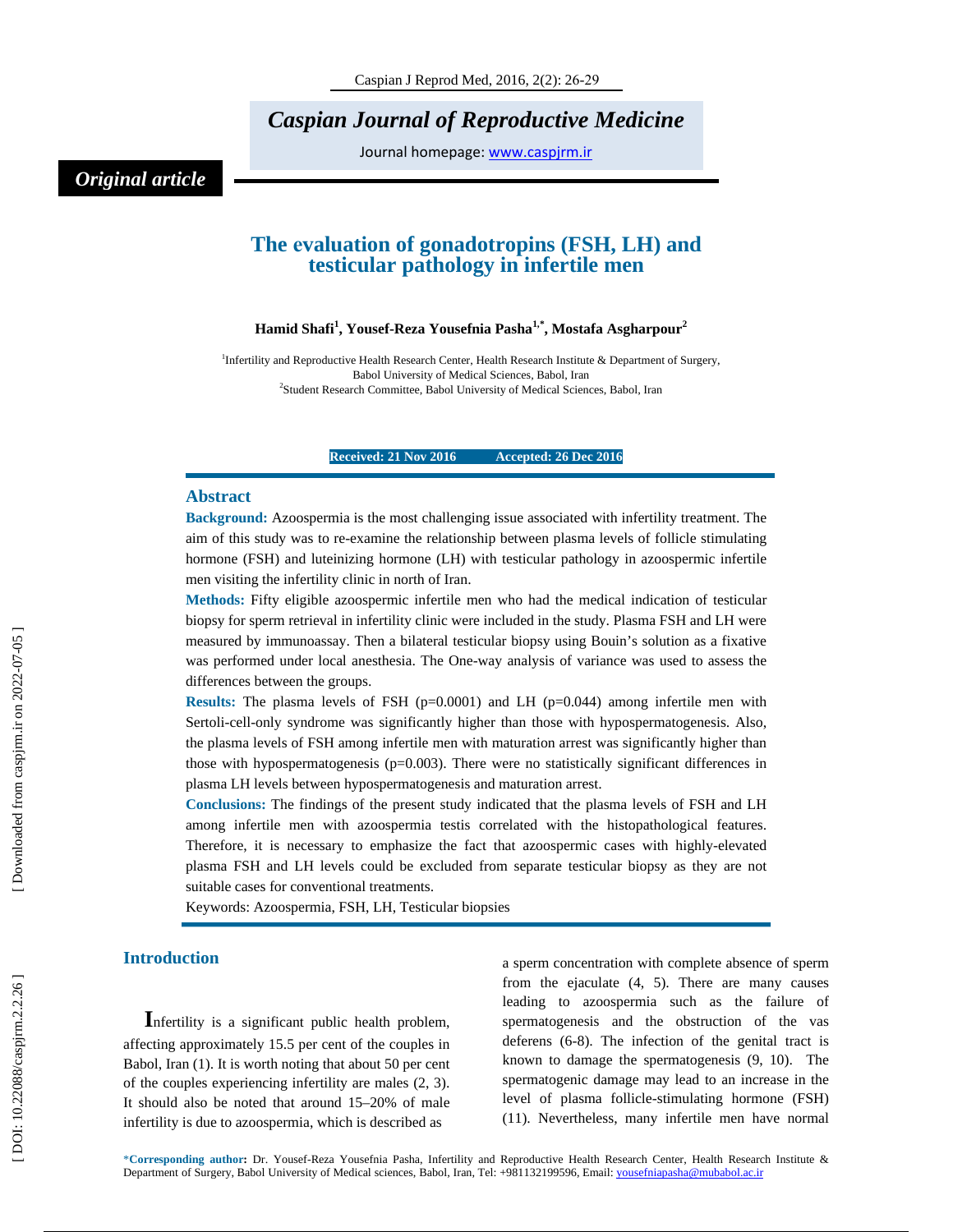level of plasma FSH (12). The measurement of FSH is the most important hormonal evaluation in the management of azoospermatic men (13). Similarly, spermatogenic damage is sometimes associated with increased luteinizing hormone (LH) (12). The testicular biopsy is considered as a key tool for the diagnosis and treatment of male infertility (14). Therefore, in order to characterize the hormonal testicular function as well as the testicular pathology in male infertility, we reexamined the relationship between the plasma levels of FSH and LH with testicular pathology in infertile men visiting the infertility clinic in Babol, city in north of Iran.

### **Materials and Methods**

The ethical committee at Babol University of Medical Sciences approved the study protocol (No: MUBABOL.REC.1392.6) and written informed consents were also obtained from all participants.

The inclusion criteria for the study were: no history of diabetes, hypertension, and surgical history. The information regarding the past medical history, social history, physical examination, the results of semen analysis, and the histological evaluation of testicular biopsy were extracted from the medical records of individual patients. The subjects were requested for a complete medical history, physical examinations, at least two semen analyses with more than two weeks interval, which were conducted according to the 2010 World Health Organization guidelines, and gonadotropins (FSH and LH).

Blood samples were obtained for the estimation of the plasma level of FSH and LH in the morning (8-10 a.m.). They were measured by immunoassay, and the results were expressed in ng/mL.

Semen samples were taken through masturbation after a 3-day period of sexual abstinence, and collected in a sterile recipient. Sperm analysis was carried out according to the standards of World Health Organization (15). The ordinary extract bilateral testicular biopsy had to be performed if there was no sperm found by both the wet prep analysis of testis tissue and the microscopic testicular sperm.

Finally, 50 eligible azoospermic infertile men who had the medical indication of testicular biopsy for sperm retrieval were included in this study. It should be noted that all cases were selected from among the patients referring to Fatemezahra infertility clinic in Babol,

The bilateral testicular biopsy, using Bouin's solution as a fixative, was performed under local anesthesia to understand the histopathological condition of the

# **Example 18**<br>Reprod Med

subjects. The histological findings were divided into three categories: the hypoermatogenic (mild, moderate, and severe), the maturation arrests, and the sertoli-cellonly.

All the results of FSH and LH were expressed as mean  $\pm$  standard deviation (S.D.). The One-way analysis of variance was used to assess the differences between the plasma FSH and LH between the groups. P-values less than 0.05 were considered significant.

### **Results**

The mean age of the subjects was 34.8±6.0, ranging from 25 to 58. The mean duration of infertility was 4.5  $\pm$  2.3, ranging from 1.5 to 9. Table 1 illustrates that out of 50 azoospermic infertile men, 29 (58.0%) were hypospermatogenesis, 11 (22.0%) were maturation arrest, and only 10 (20.0%) had Sertoli-cell only syndrome, which is according to the results of testicular histology. Also, in azoospermatic infertile men with abnormal testicular histology, the mean FSH values were 6.1±5.1, 15.8±11.8, and 19.1±8.8 mIU/ml for the hypospermatogenesis, the maturation arrest, and the Sertoli-cell only syndrome, respectively. The plasma FSH levels among azoospermatic infertile men with Sertoli-cell-only syndrome was significantly higher than that of hypospermatogenesis (p=0.0001). Also, the plasma levels of FSH among infertile men with maturation arrest was significantly higher than that of those with hypospermatogenesis ( $p=0.003$ ).

Furthermore, in azoospermatic infertile men with abnormal testicular histology, the mean LH values were  $5.3\pm 2.4$ ,  $8.2\pm 5.1$ , and  $8.5\pm 3.8$  mIU/ml for the hypospermatogenesis, the maturation arrest, and the Sertoli-cell only syndrome, respectively. The plasma LH levels among azoospermatic infertile men with Sertoli - cell only syndrome was significantly higher than that of hypospermatogenesis (p=0.044).

Table 1. Plasma FSH and LH levels in azoospermic infertile males with abnormal testicular histology

|                                 | <b>Number</b><br>of<br><b>Subjects</b> | <b>FSH</b><br>(miu/ml)<br>$Mean \pm SD$ | LH<br>(miu/ml)<br>$Mean \pm SD$ |
|---------------------------------|----------------------------------------|-----------------------------------------|---------------------------------|
| <b>Hypospermatogenesis</b>      | 29                                     | $6.1 + 5.1 *Y$                          | $5.3 + 2.4£$                    |
| Maturation arrest               | 11                                     | $15.8 + 11.8$ ¥                         | $8.2 + 5.1$                     |
| Sertoli - cell only<br>syndrome | 10                                     | $19.1 + 8.8*$                           | $8.5 + 3.8$ £                   |

\* P< 0.0001; \pm \pm \pm \cdot \pm \cdot \frac{\pm \cdot \frac{\pm \cdot \frac{\pm \cdot \frac{\pm \cdot \frac{\pm \cdot \frac{\pm \cdot \frac{\pm \cdot \frac{\pm \cdot \frac{\pm \cdot \frac{\pm \cdot \frac{\pm \cdot \fra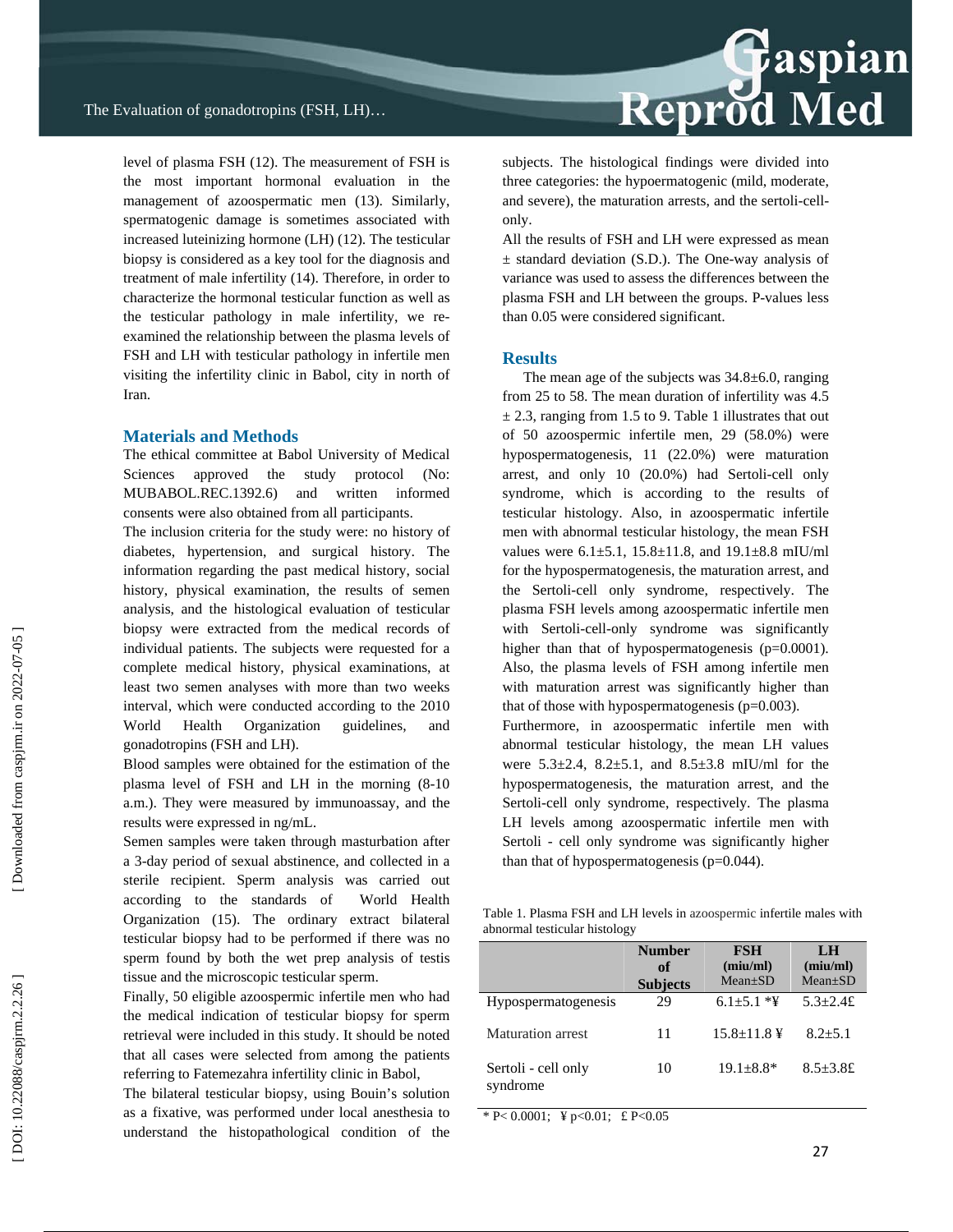### **Discussion**

Testicular biopsy is performed to differentiate the testicular failure from the obstruction. It is also done for sperm retrieval to be used in assisted reproductive techniques in the case of azoospermic men (16, 17). In addition, in infertile men, the higher plasma FSH is a reliable indicator of damage for the seminiferous epithelial destruction, and is also associated with azoospermia and severe oligozoospermia (18). Therefore, for the initiation of spermatogenesis and the maturation arrest of spermatozoa, the elevation of plasma FSH is necessary. However, the correlation between the disturbances of spermatogenes and the plasma FSH levels has been unestaplished (19). It is suggested that the elevated plasma FSH levels result from the impaired stratum corneum function (20).

In our study, in the case of infertile males with Sertoli cell only syndrome and the maturation arrest, the mean FSH levels were significantly elevated when compared with hypo spermatogenesis cases. In addition, the highest plasma FSH level was observed in infertile males with Sertoli - cell only syndrome. A similar observation was made by De Krester et al. (21) Babu et al. (22), Nistal et al. (23), and Turek et al. (24), demonstrating elevated levels of FSH and Micic (25), and the elevated levels of LH in infertile males with Sertoli-cell only syndrome. However, Weiss et al. (26) found no significantly elevated plasma FSH level and LH in infertile men with Sertoli-cell only syndrome.

One of the limitations of this study was the limited size of the sample. Therefore, it seems vital to conduct further histological and hormonal findings in a large cohort of azoospermic men through precise histological features

### **Conclusion**

The present study demonstrated that azoospermic infertile men with elevated FSH and LH had a Sertoli cell only feature on histology. Therefore, it is vital that azoospermic cases with highly-elevated plasma FSH and LH levels be excluded from separate testicular biopsy as they are not suitable cases for conventional treatments. The findings of this study may support the relationship between the plasma levels of FSH and LH, with testicular pathology.

## **Acknowledgements**

# Reprod Med

We acknowledge Fatemezahra Infertility Centre, Babol, for providing the samples for the study. Also, we thank the Babol University of Medical Sciences, Iran for supporting this research.

### **Conflict of interest**

None declared.

### **References**

- 1. Esmaeilzadeh S, Delavar MA, Zeinalzadeh M, Mir MR. Epidemiology of infertility: a population-based study in Babol, Iran. Women Health. 2012;52(8):744- 754.
- 2. De Kretser DM, Baker HW. Infertility in men: recent advances and continuing controversies. J Clin Endocrinol Metab. 1999 Oct;84(10):3443-3450.
- 3. Kumar N, Singh AK. Trends of male factor infertility, an important cause of infertility: A review of literature. J Hum Reprod Sci. 2015 Oct-Dec;8(4):191-196.
- 4. WHO. Towards more objectivity in diagnosis and management of male infertility. Int J Androl. 1987;7 (Suppl):1–53.
- 5. Matsumiya K, Namiki M, Takahara S, Kondoh N, Takada S, Kiyohara H, et al. Clinical study of azoospermia. Int J Androl. 1994 Jun;17(3):140-142.
- 6. Cocuzza M, Alvarenga C, Pagani R. The epidemiology and etiology of azoospermia. Clinics (Sao Paulo). 2013;68 Suppl 1:15-26.
- 7. Gudeloglu A, Parekattil SJ. Update in the evaluation of the azoospermic male. Clinics (Sao Paulo). 2013;68 Suppl 1:27-34.
- 8. Bakhtiari A, Basirat Z, Aghajani Mir M. Sexual dysfunction in men seeking infertility treatment: The prevalence and associations. Caspian Journal of Reproductive Medicine. 2015;1(3):2-6.
- 9. Schuppe HC, Pilatz A, Hossain H, Meinhardt A, Bergmann M, Haidl G, et al. [Orchitis and male infertility]. Urologe A. 2010 May;49(5):629-35. PubMed PMID: 20449780. Epub 2010/05/08. Orchitis und Infertilitat. ger.
- 10. Azenabor A, Ekun AO, Akinloye O. Impact of Inflammation on Male Reproductive Tract. J Reprod Infertil. 2015 Jul-Sep;16(3):123-129.
- 11. Jensen TK, Andersson AM, Hjollund NH, Scheike T, Kolstad H, Giwercman A, et al. Inhibin B as a serum marker of spermatogenesis: correlation to differences in sperm concentration and folliclestimulating hormone levels. A study of 349 Danish men. J Clin Endocrinol Metab. 1997 Dec;82(12):4059-4063.
- 12. Andersson AM, Jorgensen N, Frydelund-Larsen L, Rajpert-De Meyts E, Skakkebaek NE. Impaired Leydig cell function in infertile men: a study of 357 idiopathic infertile men and 318 proven fertile